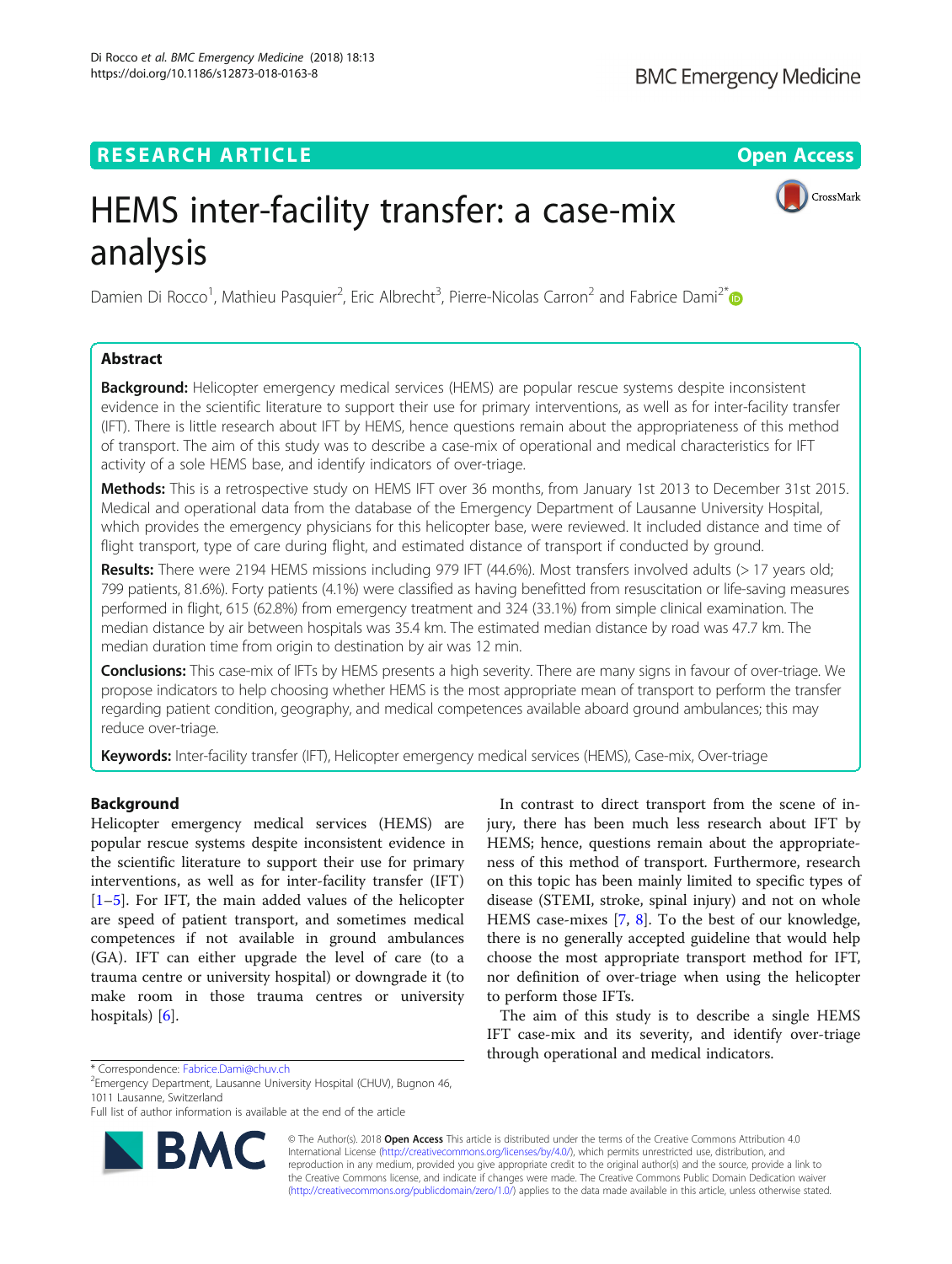# Methods

# Setting.

The State of Vaud (western Switzerland) has one trauma centre (Lausanne University Hospital), seven regional hospitals and many private clinics that are distributed equally over its territory. Most hospitals have a GA which they can use for transfers. All GAs are staffed with at least one paramedic. They use State protocols for autonomous intravenous access, cardiopulmonary resuscitation procedures, defibrillation and emergency medication administration. They are not allowed to manage upper airway disposals (intubation, laryngeal mask or tube) or continuous drug infusions (vasopressors, anaesthesia and sedation); these procedures require the presence of an emergency physician (EP). EPs are scarcely available to conduct IFT by GA as hospitals want to keep these scare resources within their emergency department. Therefore, HEMS which are staffed with their own EP and paramedic are regularly used to perform those transfers. Switzerland is very well covered for its area of  $41,300$   $km^2$   $(16,000$  mile<sup>2</sup>), with 20 medically equipped helicopters from private companies during the daytime, and 8 during the night. In this State, requests for IFT by the helicopter are made by the hospital medical team in charge of the patient; there is no triage either from the HEMS companies or from dispatch centres regarding secondary transport.

### Study design.

This was a retrospective study, carried out on data from January 1st 2013 to December 31st 2015 (36 months). All data were extracted from the database of the Emergency Department of the Lausanne University Hospital which staffs the EPs for this HEMS. Pre-hospital medical charts are completed by EPs and then checked by medical supervisors.

# Measurements and outcomes.

Demographics (age and sex), diagnosis and operational data (distances, origin and destination, date, time of day and duration of flight) were collected. Patients who were 17 years of age and under were included in a paediatric subgroup. Outcome at 48 h (mortality, ICU or ward stay, discharge) was obtained from hospital charts. Diagnosis was grouped into nine clinical categories (heart and vessel disease, traumatology, neurology, pneumology, obstetrics, paediatrics, toxicology, psychiatry and miscellaneous). Patient care provided during transfer was classified into three care categories by EPs: simple clinical examination, emergency treatment and resuscitation or life-saving manoeuvres. Simple clinical examination consisted of simple monitoring of the patient during the flight. Emergency treatment consisted of administering any medication (continuously or not) including fluid resuscitation, even if it was started in the hospital, or to pursue ongoing ventilation. Resuscitation consisted of gestures and manoeuvres necessary to maintain the patient's life, such as cardiac massage, defibrillation or intubation. Specific treatments requiring the presence of an EP in this system (continuous drug infusion or airway management) were collected. Distances of journeys by road were calculated using Google Maps®; major differences between flight and ground distances for the same IFT may reveal geographical constraints (e.g. mountains, water).

Data were integrated into an Excel® spreadsheet, and processed and analysed using Stata© (Stata, Statistical Software 14.2, Stata Corporation, College Station, TX, USA).

## Results

During the study period, there were 2194 HEMS missions including 982 IFT (44.8%). Three patients were excluded as they died before take-off; the final group included 979 patients (Fig. [1\)](#page-2-0) (Table [1\)](#page-3-0). Most missions involved adults (> 17 years old) (799; 81.6%). There were 772 (78.8%) transfers from regional hospitals to a university hospital, 139 (14.2%) from a university hospital to a regional hospital, 36 (3.7%) from a regional hospital to another regional hospital and 32 (3.3%) from a university hospital to another university hospital. Trauma patients represent 15. 5% of the case-mix. Forty patients (4.1% of total) were classified as having benefitted from resuscitation or lifesaving measures performed in flight, 615 (62.8%) from an emergency treatment and 324 (33.1%) from a simple clinical examination. Table [2](#page-4-0) lists the fate of all patients at 48 h, regarding the type of care performed en route.

#### Operational characteristics (Table [3](#page-4-0)).

The median distance by air between hospitals was 35. 4 km. The median distance by road calculated using Google Maps® was 47.7 km. The overall duration from origin to destination by air was 12 min.

There were 270 (27.6%) transfers during weekends, and 361 (36.9%) night transfers (7 pm–7 am).

# **Discussion**

The decision to use HEMS is a sensitive topic, and there is no unambiguous evidence in favour or against its use for IFT in the literature; studies are carried out in different health policy settings and in different geographical environments; their results cannot be directly transposed to other EMS. Some studies have described factors (e.g. distance, geography) that influence the use of HEMS for IFT [[9](#page-5-0)–[11](#page-5-0)]; some demonstrated either a survival advantage [\[1](#page-5-0), [12,](#page-5-0) [13](#page-5-0)] or disadvantage [[2,](#page-5-0) [11](#page-5-0)] for injured patients. Moreover, most of these studies take into account only one category of pathology and not the whole case-mix, as this study proposes  $[8, 9]$  $[8, 9]$  $[8, 9]$  $[8, 9]$ .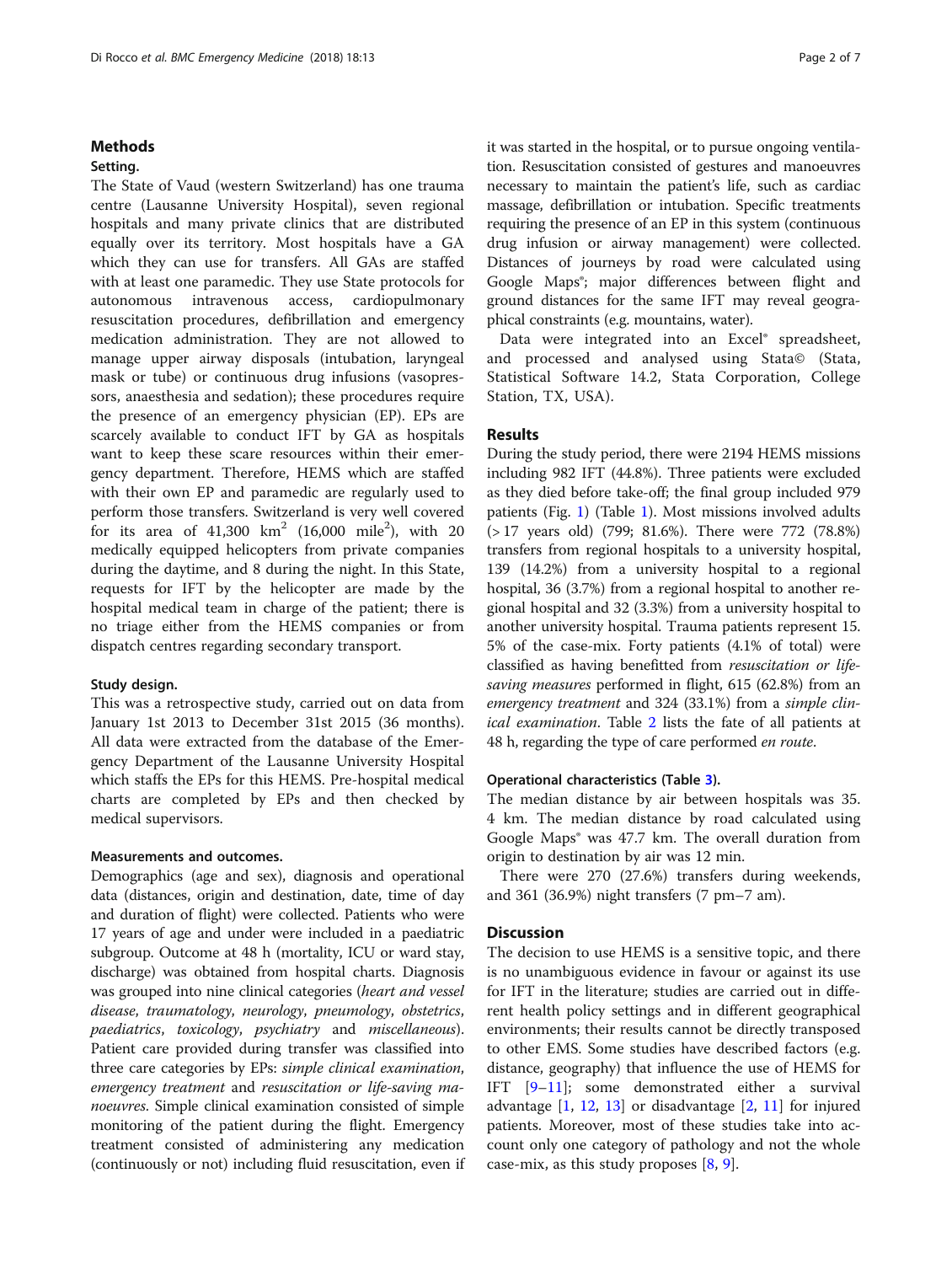

<span id="page-2-0"></span>

The analysis of the case-mix, the first aim of the study, shows that 425 (43.4%) patients were hospitalised in an ICU at 48 h, which demonstrates the severity of this case-mix. There were few trauma cases in this case-mix, which could be explained by efficient sorting performed during on-scene missions, and a consequently low retransfer rate, as previously published in this HEMS [\[14](#page-6-0)]. Out of the 974 IFT, 772 (79%) patients were transported from a regional hospital to a university hospital (upgrading the level of care).

The measure of over-triage, the second aim of the study, is complex and must take into account many different indicators. For example, upgrading the level of care or the severity conditions at 48 h mentioned above are not indicators that can justify the use of HEMS by themselves.

If speed is needed by the referral team, then distance by air and ground have to be taken into account. If they are very different (e.g. affected by mountains, water), the probability that HEMS may be faster is high. Regarding this issue, some have proposed using distances between hospitals or the expected duration of transfer to justify the use of HEMS [[15](#page-6-0), [16\]](#page-6-0), but there is no consensus on a cut-off distance or time for which the helicopter should be used [[5\]](#page-5-0). Kristiansen et al. showed an increase in the use of HEMS proportional to the distance to be covered, and a decrease in mortality for transfers by HEMS ≥100 km [\[15](#page-6-0)]. Another study recommends considering HEMS for distances ≥30 km by road for IFT [[16\]](#page-6-0). If we transpose these values to our study, we note that 738 (75%) missions were above the 30 km proposed limit, and 70 (7%) above the 100 km limit. It should however be highlighted that although a helicopter can cover a greater distance than a GA in a given time, it is not always the fastest method of transfer [[5\]](#page-5-0). Indeed, it takes longer to install a patient in a helicopter than in a GA. Take-off and landing procedures also take longer than starting an ambulance engine [[17\]](#page-6-0). In this area, although hospital landing zones are open 24/24, they are often located on roof tops or at some distance from emergency departments. Finally, it should be mentioned that most hospitals have a GA service nearby, which may be at the patient's bedside somewhat quicker than HEMS. When looking for speed, the estimated global time of transfer from the call to the arrival at destination should be estimated by air versus ground.

In some EMS, GA medical competences are sometimes estimated to be insufficient to handle the patient and therefore HEMS is requested. This is the case in this study, as paramedics cannot handle intubation, mechanical ventilation or continuous drugs. When looking at the simple clinical examination group, the main possible added value of HEMS was speed of transport to exclude and/or treat a time-sensitive condition (i.e. STEMI, stroke, angiography, or neurosurgery) after having received all necessary treatment in the local hospital. When analysing in detail the diagnosis declared by EPs for this category, we can retrospectively hypothesise that some of them may not have needed HEMS as advanced medical competences were not required (head trauma with GCS 14, spine trauma without neurological deficit, pneumonia, intoxication, alcohol abuse). When looking ate the *emergency treatment* group, the vast majority did not benefit from ventilation or continuous drug treatment. The medical files were not retrospectively checked to determine whether continuous treatment could have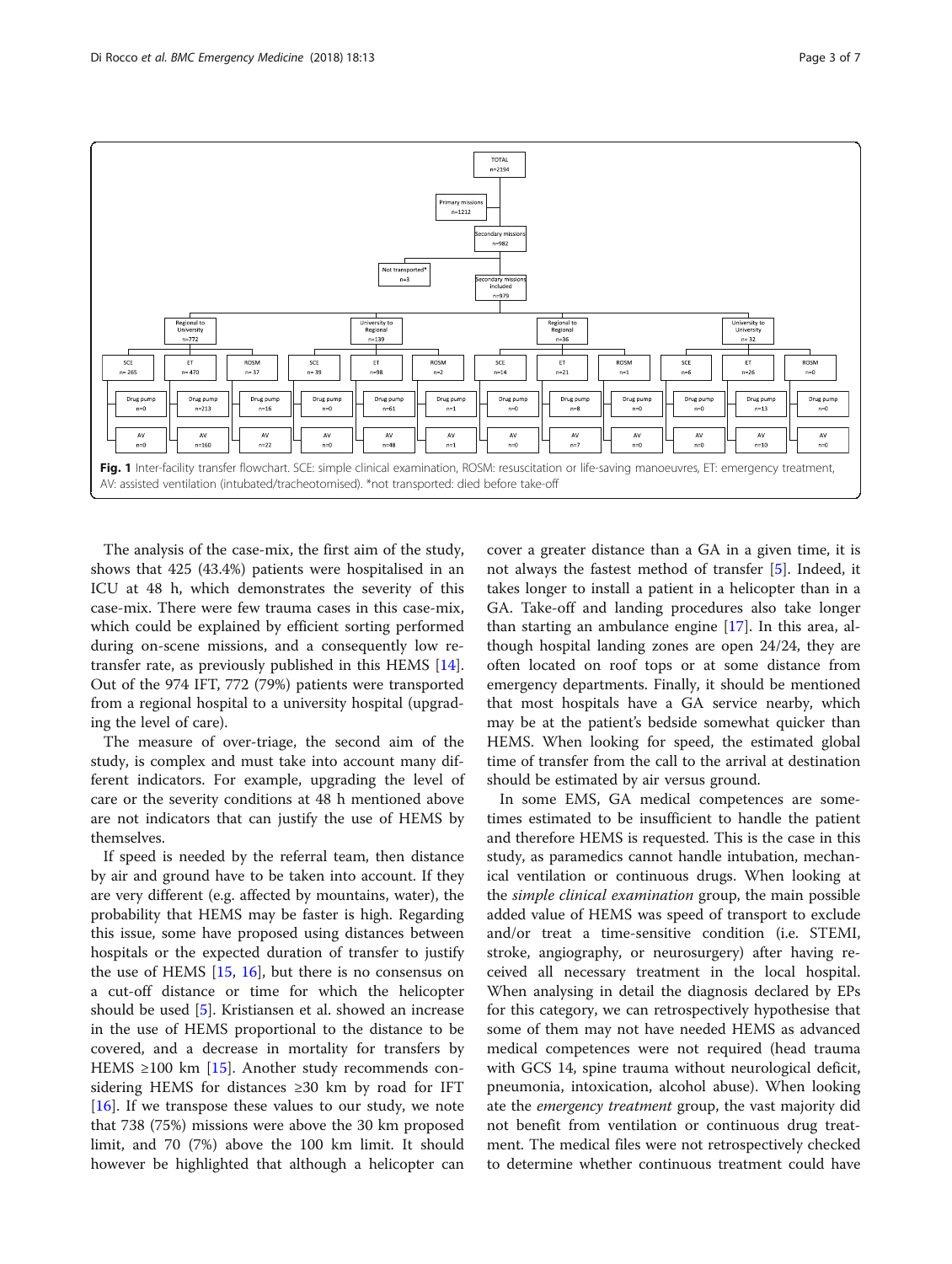<span id="page-3-0"></span>

| <b>Table 1</b> Patients' clinical characteristics including |
|-------------------------------------------------------------|
| demographics, medical equipment according to the type of    |
| care provided, and clinical category ( $n = 979$ )          |

| Demographic                           |                         |
|---------------------------------------|-------------------------|
| All                                   |                         |
| n (%)                                 | 979 (100)               |
| Gender male, n (%)                    | 594 (60.7)              |
| Age (mean $\pm$ SD) (range)           | $50.7 \pm 26.9$ (1-95)  |
| Adults                                |                         |
| n (%)                                 | 799 (81.6)              |
| Gender male, n (%)                    | 487 (49.7)              |
| Age (mean $\pm$ SD) (range)           | $60.8 \pm 18.1$ (18-95) |
| Paediatric patients                   |                         |
| n (%)                                 | 180 (18.4)              |
| Gender male, n (%)                    | 107 (10.9)              |
| Age (mean $\pm$ SD) (range)           | $6.1 \pm 5.1$ (1-17)    |
| Care category $(= n)$ $(\%)$          |                         |
| Simple clinical examination           | 324 (33.1)              |
| Intubated before transfer             | 0(0)                    |
| Tracheotomized before transfer        | 0(0)                    |
| Infusion pumps                        | 0(0)                    |
| Emergency treatment                   | 615 (62.8)              |
| Intubated before transfer             | 205 (20.9)              |
| Tracheotomized before transfer        | 20(2.0)                 |
| Infusion pumps                        | 295 (30.1)              |
| Resuscitation or life-saving measures | 40(4.1)                 |
| Intubated before transfer             | 23(2.3)                 |
| Tracheotomized before transfer        | 0(0)                    |
| Infusion pumps                        | 17(1.7)                 |
| Clinical category $(= n)$ (%)         |                         |
| Heart/vessel disease                  | 252 (25.7)              |
| Myocardial infarct                    | 103 (10.5)              |
| Chest pain                            | 38(3.9)                 |
| Cardiac arrest                        | 28 (2.9)                |
| Cardiac insufficiency                 | 17(1.7)                 |
| Aortic abdominal aneurysm ruptured    | 14(1.4)                 |
| Other                                 | 52(5.3)                 |
| Traumatology                          | 152 (15.5)              |
| Mild TBI (GCS 14-15)                  | 29(3)                   |
| Blunt abdominal trauma                | 24 (2.5)                |
| Moderate TBI (GCS 9-13)               | 13(1.3)                 |
| Severe TBI (GCS 3-8)                  | 13(1.3)                 |
| Other trauma                          | 73 (7.5%)               |
| Neurology                             | 123 (12.6)              |
| <b>Stroke</b>                         | 85(8.7)                 |
| Status epilepticus                    | 16 (1.6)                |

Table 1 Patients' clinical characteristics including demographics, medical equipment according to the type of care provided, and clinical category ( $n = 979$ ) (Continued)

| Demographic   |          |
|---------------|----------|
| Epilepsy      | 14(1.4)  |
| Other         | 8(0.8)   |
| Pneumology    | 85 (8.7) |
| Obstetrics    | 58 (5.9) |
| Paediatrics   | 46 (4.7) |
| Toxicology    | 25(2.6)  |
| Psychiatry    | 3(0.3)   |
| Miscellaneous | 235 (24) |

SD standard deviation, GCS Glasgow Coma Scale, TBI traumatic brain injury \*Continuous drugs used: norepinephrine, dopamine, dobutamine, propofol, clonidine, sodium nitroprusside, labetalol, alteplase, heparin, isosorbide dinitrate, nitroglycerin, atosiban

been interrupted for the duration of transfer, allowing paramedics to take care of the patient from this category without EP.

HEMS should be used for IFT if medical competences that exceed GA competences are needed or may be needed during transfer, or if speed is needed and the estimated time from call to arrival at the destination is faster with a helicopter. In the setting described, the hospital physician in charge of the patient performs this triage, but they are often not aware of paramedic competences and do not have the information on GA availability. Ideally, a dispatch centre should decide whether to allow HEMS transfers or not based on the need of HEMS for primary missions, the patient's condition, the suspected pathology and time gained by using HEMS for IFT. This would require advanced medical competences within the dispatch centre; it may also allow the treatment to be simplified wherever possible, to enable the GA to take care of the patient.

In the future, to better understand the use of HEMS for IFT and thus be able to propose new guidelines, it should be mandatory to prospectively document the reason why physicians choose HEMS instead of GA, in particular if it is a matter of speed or level of care. It should also be mandatory to evaluate whether ongoing continuous treatment can be stopped briefly or not. The dispatch centre should be capable of deciding whether to use HEMS for IFT rather than in-hospital physicians; all of those measures may contribute to a reduction in the over-use of HEMS for IFT.

The results point out that there are numerous signs of over-triage in this case-mix, regarding either the flight distances, clinical categories, medical procedures performed during flight, and diagnosis of patients. However, we lack two critical pieces of information to fully circumscribe the issue: the reason why HEMS is requested (speed? Medical competences?) and the estimate time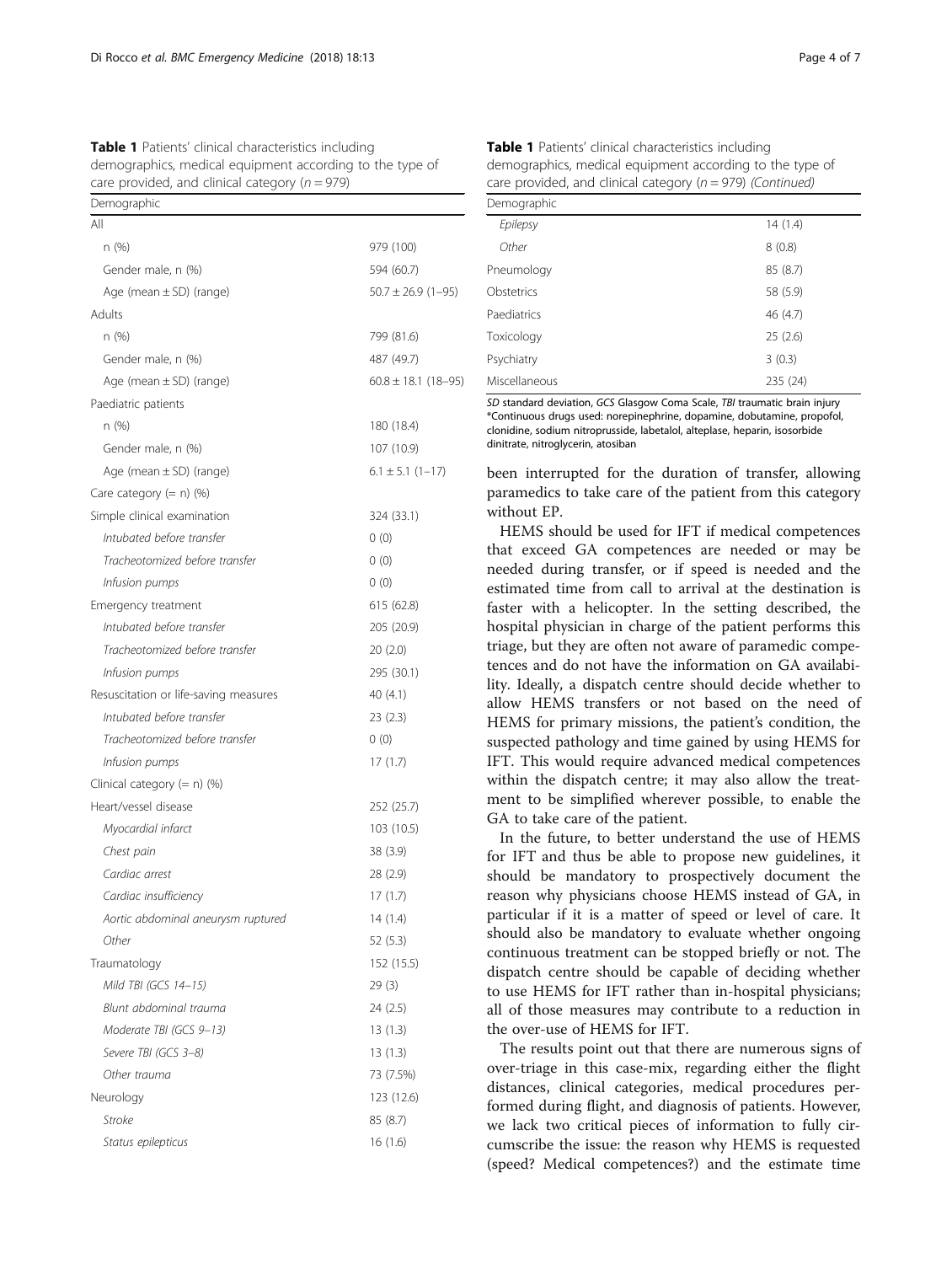| Outcome at 48 h $(= n)$                |                     | Type of care                                       |                                            |                                                            |  |
|----------------------------------------|---------------------|----------------------------------------------------|--------------------------------------------|------------------------------------------------------------|--|
|                                        | Total ( $n = 979$ ) | Simple clinical examination<br>$(n = 324)$ (33.1%) | Emergency treatment<br>$(n = 615)$ (62.8%) | Resuscitation or life-saving measures<br>$(n = 40)$ (4.1%) |  |
| Hospitalized in intensive care unit    | 425 (43.4)          | 75 (7.7)                                           | 325 (33.2)                                 | 25(2.6)                                                    |  |
| Hospitalized in intermediate care unit | 196 (20)            | 96(9.8)                                            | 96 (9.8)                                   | 4(0.4)                                                     |  |
| Hospitalized in ward division          | 181 (18.5)          | 70(7.2)                                            | 108(11.0)                                  | 3(0.3)                                                     |  |
| Transfer to another institution        | 88 (9)              | 42(4.3)                                            | 45(4.6)                                    | 1(0.1)                                                     |  |
| Hospitalized and returned home         | 44 (4.5)            | 34(3.5)                                            | 10(1.0)                                    |                                                            |  |
| Not hospitalized, discharged           | 9(0.9)              | 4(0.4)                                             | 5(0.5)                                     |                                                            |  |
| Died: 0-1 h (after admission)          | 3(0.3)              | 1(0.1)                                             |                                            | 2(0.2)                                                     |  |
| Died: 1-6 h                            | 3(0.3)              |                                                    | 3(0.3)                                     |                                                            |  |
| Died: 6-24 h                           | 19(1.9)             | $\equiv$                                           | 14(1.4)                                    | 5(0.5)                                                     |  |
| Died: 24-48 h                          | 11(1.1)             | 2(0.2)                                             | 9(0.9)                                     |                                                            |  |

<span id="page-4-0"></span>Table 2 Patients' 48 h outcome according to the type of care provided

# Table 3 Operational characteristics

|                                             | <b>HEMS</b>       | Road (estimated) |
|---------------------------------------------|-------------------|------------------|
| Total missions, n                           | 979               | 979              |
| Median distance (km) (IQR)                  | 35.4 (22.5--40.2) | 47.7 (30.5-71.1) |
| $< 30$ km, n $(\%)^a$                       | 342 (34.9)        | 241 (24.6)       |
| ≥ 100 km, n $(\%)^{\P}$                     | 37(3.8)           | 70(7.1)          |
| Median duration (min) (IQR)                 | $12(10-15)$       |                  |
| Flow of transfers & clinical classification |                   |                  |
| University to university                    | 32 (3.3%)         |                  |
| Simple clinical examination                 | 6(0.6)            |                  |
| Emergency treatment                         | 26(2.7)           |                  |
| Resuscitation or life-saving measures       | 0(0)              |                  |
| Regional to regional                        | 36 (3.7%)         |                  |
| Simple clinical examination                 | 14(1.4)           |                  |
| Emergency treatment                         | 21(2.1)           |                  |
| Resuscitation or life-saving measures       | 1(0.1)            |                  |
| University to regional                      | 139 (14.2%)       |                  |
| Simple clinical examination                 | 39(4.0)           |                  |
| Emergency treatment                         | 98 (10.0)         |                  |
| Resuscitation or life-saving measures       | 2(0.2)            |                  |
| Regional to university                      | 772 (78.8%)       |                  |
| Simple clinical examination                 | 265 (27.1)        |                  |
| Emergency treatment                         | 470 (48.0)        |                  |
| Resuscitation or life-saving measures       | 37(3.8)           |                  |
| Night mission 7 pm-7 am                     | 361 (36.9%)       |                  |

IQR: interquartile range<br><sup>a</sup>Expert recommendation by Kim et al. study, <sup>¶</sup>expert recommendation by Kristiansen et al. study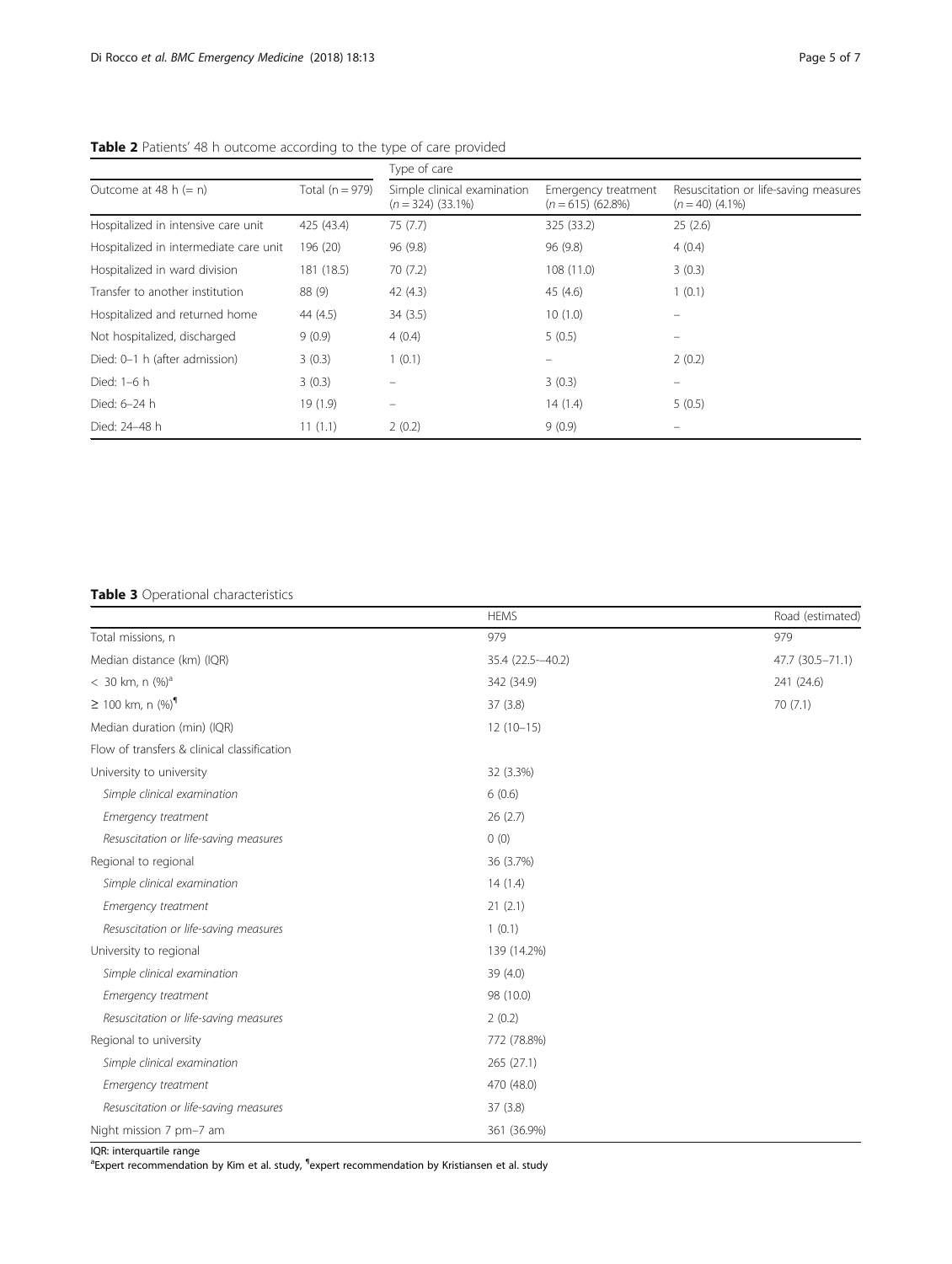<span id="page-5-0"></span>saved using HEMS versus GA for each IFT, taking into account the time from the alarm and the fact that an ambulance may already be at the hospital.

There will always be a certain amount of over-triage in the use of HEMS for transfer and we should accept it. The question, as always, is how much is too much?

# Limitations.

This is a monocentric and retrospective study. The data available could not define whether primary missions needing HEMS had to go by ground because of transfer activity with the helicopter. The reason why physicians required HEMS instead of a GA for transfer is not known, as it is not documented in hospital or prehospital charts. The category used to describe the treatment received during flight is not a validated standard. Air and ground distances were estimated using Google Maps®. The elapsed time between HEMS activation and arrival at the patient's bedside was not described, as some transfers were 'scheduled', meaning that the crew was asked to take off within a specific delay (30– 90 min). Only the duration of transport by HEMS was measured, rather than the entire process from the alarm to the arrival of HEMS at the receiving facility. No direct comparison was made with a GA; therefore, we cannot assess whether using HEMS for those transfers was quicker than if they had been performed by GA. This study did not intend to measure under-triage, as this would have required the operational characteristics of ground IFTs.

This study took place in a specific setting (geography, paramedics' autonomy, absence of EPs in GAs), and may not be applicable elsewhere.

## Conclusions

The case-mix of IFTs by HEMS analysed presents a high severity. There are many signs in favour of over-triage. We propose indicators to help to determine whether HEMS is the most appropriate to perform the transfer regarding patient condition, geography, and medical competences available on-board GA; this may reduce over-triage.

#### Abbreviations

EMS: Emergency medical service; EP: emergency physician; GA: Ground ambulance; HEMS: Helicopter emergency medical service; ICU: Intensive care unit; IFT: Inter-facility transfer; ISS: Injury severity score; STEMI: ST-elevation myocardial infarction

#### Competing interests.

The authors declare that they have no competing interests.

#### Availability of data and materials.

The data generated or analysed during the current study are available from the corresponding author on reasonable request.

#### Authors' contributions.

DDR generated, analysed and interpreted the data, and was a major contributor in writing the manuscript. FD analysed and interpreted the transfer data, and was a major contributor in writing the manuscript. PNC, EA and MP critically revised the manuscript for important intellectual content, and approved the final version to be published. All authors read and approved the final manuscript.

#### Ethics approval and consent to participate.

This study was authorized by the Lausanne University Ethics Committee for Human Research and by the state's Public Health Service (CER-VD 2016–00995). As it is a retrospective study, without intervention, from a de-identified data base, no consent to participate was required the Ethics Committee, even for children.

#### Publisher's Note

Springer Nature remains neutral with regard to jurisdictional claims in published maps and institutional affiliations.

#### Author details

<sup>1</sup>Medical Student, Faculty of Medicine, University of Lausanne, Lausanne, Switzerland. <sup>2</sup>Emergency Department, Lausanne University Hospital (CHUV), Bugnon 46, 1011 Lausanne, Switzerland. <sup>3</sup>Department of Anaesthesia Lausanne University Hospital, Lausanne, Switzerland.

#### Received: 12 December 2017 Accepted: 2 May 2018 Published online: 16 May 2018

#### References

- 1. Boyd CR, Corse KM, Campbell RC. Emergency inter-hospital transport of the major trauma patient: air versus ground. J Trauma. 1989 Jun;29(6):789–94.
- 2. Arfken CL, Shapiro MJ, Bessey PQ, Littenberg B. Effectiveness of helicopter versus ground ambulance services for inter-facility transport. J Trauma. 1998 Oct;45(4):785–90.
- 3. Hill AD, Fowler RA, Nathens AB. Impact of inter-hospital transfer on outcomes for trauma patients: a systematic review. J Trauma Inj Infect Crit Care. 2011 Dec;71(6):1885–901.
- 4. Ryb GE, Dischinger P, Cooper C, Kufera JA. Does helicopter transport improve outcomes independently of emergency medical system time? J Trauma Acute Care Surg. 2013 Jan;74(1):149–56.
- 5. Karanicolas PJ, Bhatia P, Williamson J, Malthaner RA, Parry NG, Girotti MJ, et al. The fastest route between two points is not always a straight line: an analysis of air and land transfer of non-penetrating trauma patients. J Trauma Inj Infect Crit Care. 2006 Aug;61(2):396–403.
- 6. Koval KJ. Are patients being transferred to level-I trauma centres for reasons other than medical necessity? J Bone Jt Surg Am. 2006 Oct 1;88(10):2124.
- 7. Galvagno Jr SM, Sikorski R, Hirshon JM, Floccare D, Stephens C, Beecher D, et al. Helicopter emergency medical services for adults with major trauma. In: Cochrane Database of Systematic Reviews [Internet]. John Wiley & Sons, Ltd; 2015 [cited 2016 Mar 1]. Available from: [http://onlinelibrary.wiley.com/](http://onlinelibrary.wiley.com/doi/10.1002/14651858.CD009228.pub3/full) [doi/10.1002/14651858.CD009228.pub3/full](http://onlinelibrary.wiley.com/doi/10.1002/14651858.CD009228.pub3/full)
- 8. Foster NA, Elfenbein DM, Kelley W Jr, Brown CR, Foley C, Scarborough JE, et al. Comparison of helicopter versus ground transport for the inter-facility transport of isolated spinal injury. Spine J. 2014 Jul 1;14(7):1147–54.
- 9. Stewart K, Garwe T, Bhandari N, Danford B, Albrecht R. Factors associated with the use of helicopter inter-facility transport of trauma patients to tertiary trauma centres within an organised rural trauma system. Prehospital Emerg Care Off J Natl Assoc EMS Physicians Natl Assoc State EMS Dir. 2016; 20(5):601–8.
- 10. Stewart KE, Cowan LD, Thompson DM, Sacra JC. Factors at the scene of injury associated with air versus ground transport to definitive care in a state with a large rural population. Prehosp Emerg Care. 2011 Mar 9; 15(2):193–202.
- 11. Brown JB, Stassen NA, Bankey PE, Sangosanya AT, Cheng JD, Gestring ML. Helicopters improve survival in seriously injured patients requiring interfacility transfer for definitive care. J Trauma Inj Infect Crit Care. 2011 Feb; 70(2):310–4.
- 12. Moylan JA, Fitzpatrick KT, Beyer AJ, Georgiade GS. Factors improving survival in multisystem trauma patients. Ann Surg. 1988 Jun;207(6):679–85.
- 13. Campbell R, Corse K, Boyd C. Impact of inter-hospital air transport on mortality in a rural trauma system. Ann Emerg Med. 1989 Apr;18(4):474.